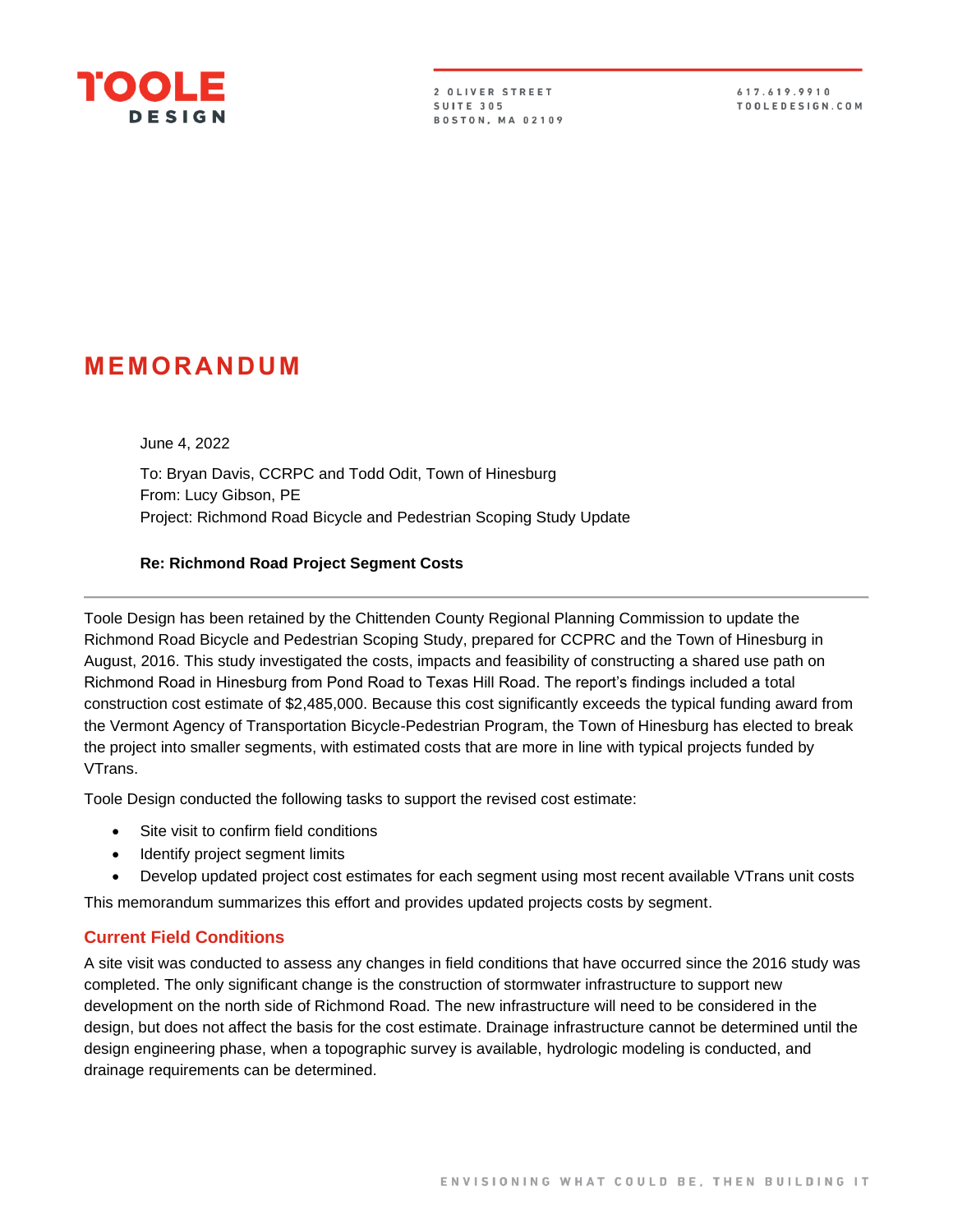### **Project Segment Analysis**

The project length of approximately 1 ½ miles was evaluated for logical end points for segments. The following considerations were included in this process:

**Logical Termini.** Typically, federal funding is provided for projects that will have independent utility, even if they are part of a longer term phased process. Segment ends are proposed at street intersections, which will provide a connection to all addresses on that street.

**Impact.** The impact of different segment options can be evaluated by the number of residences and businesses that are connected to the Hinesburg bicycle and pedestrian network.

It is proposed to divide the project into 4 segments, as illustrated below. This allows for greater flexibility in establishing costs for a grant application.



#### **Figure 1: Recommended Project Segments**

The table below shows the segment boundaries, lengths, and number of addresses that each segment will connect to the shared use path. Residents are not equally distributed along Richmond Road, but rather are more concentrated in the eastern portion of the project.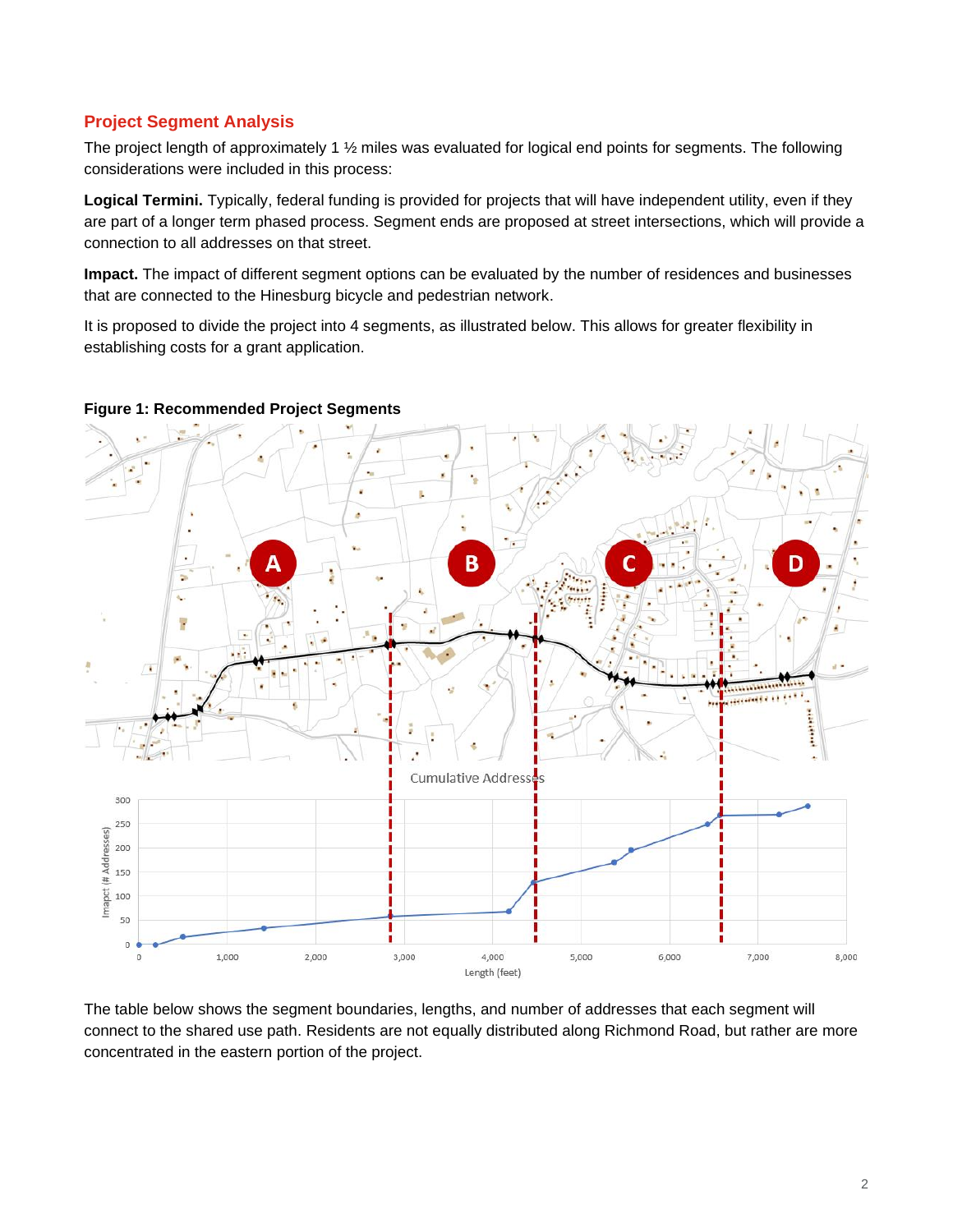#### **Table 1: Project Segment Data**

| Segment      | <b>From</b>             | To                      | <b>Addresses Served</b> | Length (feet) |
|--------------|-------------------------|-------------------------|-------------------------|---------------|
| A            | Pond Road               | Longmeadow Road         | 58                      | 2,844         |
| B            | Longmeadow Road         | Jourdan Street          | 73                      | 1,612         |
| C            | Jourdan Street          | <b>Birchwood Street</b> | 122                     | 1,979         |
|              | <b>Birchwood Street</b> | Texas Hill Road/N Road  | 37                      | 1.133         |
| <b>TOTAL</b> |                         |                         | 290                     | 7,568         |

The construction costs by segment were calculated using the same methodology as in the 2016 report, but updated with the most recent available unit cost information. The design files were used to determine the quantity of each item in each project segment. The following table shows the distribution of quantities that was used to develop estimates for each project segment. These quantities were developed from the proposed conceptual design as outlined in the 2016 report, and are subject to change once survey is collected and the project design is developed in greater detail.

#### **Table 2: Project Segment Quantities**

| <b>DESCRIPTION</b>                  | <b>UNIT</b> | A     | в              | C     | D              |
|-------------------------------------|-------------|-------|----------------|-------|----------------|
| <b>Clearing and Grubbing</b>        | <b>ACRE</b> | 1     | 1              | 0.5   | 0.5            |
| Unclassified Excavation             | <b>CY</b>   | 1,670 | 840            | 1,040 | 550            |
| Solid Rock Excavation               | <b>CY</b>   |       | 60             |       |                |
| Subbase Gravel                      | <b>CY</b>   | 1,120 | 560            | 700   | 370            |
| <b>Subbase Sand Borrow</b>          | <b>CY</b>   | 570   | 280            | 360   | 190            |
| <b>Culvert Replacement</b>          | EA          |       |                |       |                |
| Shared Use Path Bridge              | <b>SF</b>   |       | 1,500          |       |                |
| <b>Bituminous Concrete</b>          | <b>TON</b>  | 430   | 220            | 260   | 150            |
| <b>Remove and Reset Guardrail</b>   | LF          |       | 80             |       |                |
| <b>Accessible Ramps</b>             | EA          | 6     | 4              | 4     | $\overline{2}$ |
| Detectable Warning Surface          | EA          | 6     | $\overline{4}$ | 4     | $\overline{2}$ |
| Durable 4" Yellow Line, Type 1 Tape | LF          | 1,500 | 800            | 800   | 600            |
| Durable 12" White Line, Type 1 Tape | LF          | 280   | 220            | 180   | 80             |
| <b>Hydrant Relocation</b>           | EA          |       |                |       |                |
| <b>Utility Pole Relocation</b>      | EA          | 18    | 5              | 3     |                |
| <b>Traffic Signs &amp; Posts</b>    | EA          | 10    | 8              | 8     | 6              |
| Loam & Seed                         | <b>SY</b>   | 2,540 | 1,440          | 1,760 | 1,020          |
| <b>Tree Plantings</b>               | EA          | 36    |                | 9     |                |

These quantities were applied to the most recent available unit prices available from VTrans to develop a segment construction cost. Details on the cost estimates are attached to this memorandum. In addition, allowances for the following items were included based on typical cost factors.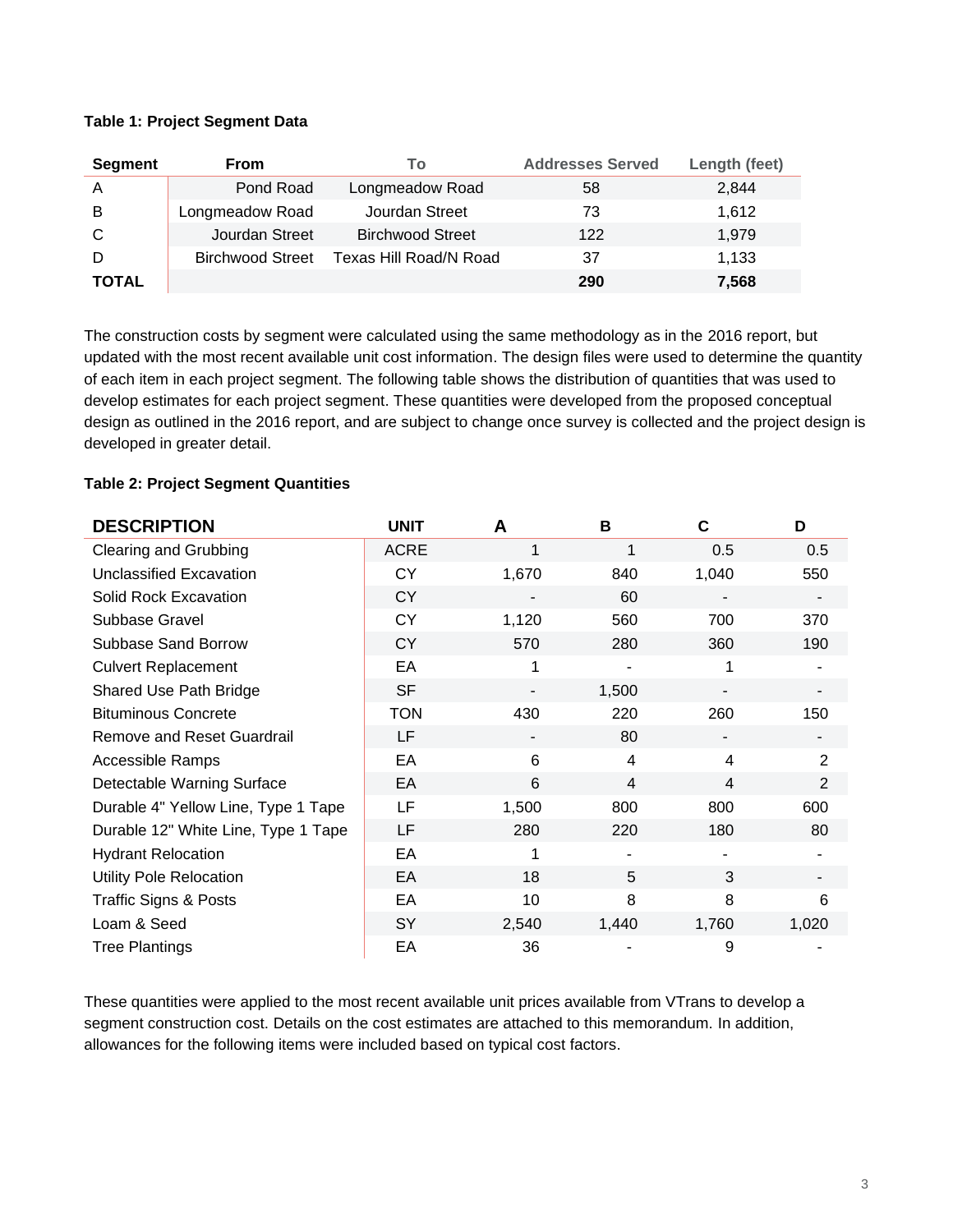- Erosion Control was estimated to be 5% of the total construction cost. While this is higher than typical, it was considered appropriate for this context, due to the prevalent drainage courses along the north side of Richmond Road and stream crossings.
- Traffic Control was estimated to be 10% of total construction cost, which is a typical factor for projects located on a narrow, heavily trafficked corridor.
- Mobilization was estimated to be 6% of the project construction cost, which is in the typical range.
- A 25% contingency was applied to the construction cost to reflect items for which there is insufficient design to provide a cost estimated, such as drainage infrastructure, curbing, guardrail or higher utility relocation costs than anticipated.
- Design Engineering fees are estimated to be 22% of the total construction cost (inclusive of all the above items).
- Construction Engineering fees are estimated to be 14% of the total construction costs (inclusive of all the above construction items, but not the design engineering fee allowance)
- An allowance for right-of-way acquisition costs are estimated based on likely area and property values, and include an allowance for legal and engineering services that are required for the acquisition.

A project management fee was not included, but the Town of Hinesburg may wish to retain a municipal project manager to oversee the project. These fees are eligible for reimbursement. If the Town elects to provide these services in house, the staff costs can be included in the local match. However, project funding applications with full cash matches are often considered more favorably by VTrans. The following table summarizes the cost estimates for all four project segments. Details for each segment are included in the appendix.

| <b>Segment</b>                   | A           | в           | C         | D         | <b>TOTAL</b> |
|----------------------------------|-------------|-------------|-----------|-----------|--------------|
| Length (feet)                    | 2,844       | 1.612       | 1.979     | 1.133     | 7,568        |
| <b>Construction Cost</b>         | \$689,000   | \$667,000   | \$338,000 | \$170,000 | \$1,864,000  |
| 25% Contingency                  | \$172,000   | \$167,000   | \$85,000  | \$43,000  | \$467,000    |
| Design Engineering               | \$189,000   | \$183,000   | \$93,000  | \$47,000  | \$512,000    |
| <b>Construction Engineering</b>  | \$121,000   | \$117,000   | \$59,000  | \$30,000  | \$327,000    |
| <b>Right of Way Costs</b>        | \$59,000    | \$34,000    | \$41,000  | \$24,000  | \$158,000    |
| <b>Traffic Calming Allowance</b> | \$150,000   |             |           |           | \$150,000    |
| <b>TOTAL</b>                     | \$1,380,000 | \$1,168,000 | \$616,000 | \$314,000 | \$3,478,000  |
|                                  |             |             |           |           |              |
| Cost/Linear foot                 | \$485       | \$725       | \$311     | \$277     | \$460        |

#### **Table 3: Project Segment Cost Summary**

The cost per linear foot are generally within the wide range of typical VTrans shared use path projects. Segment B has a higher cost per foot due to the combined factors of the path bridge and ledge excavation. Additionally, utility relocation costs are relatively higher in both segments A and B.

## **Funding Strategies**

The most likely funding source at this time for project implementation would be the VTrans Bicycle-Pedestrian program. In reviewing the VTrans recent grant awards from the past three years, the largest construction grant award was \$1,452,500 for the Intervale Road Path in Burlington, and the average award was about \$600,000.